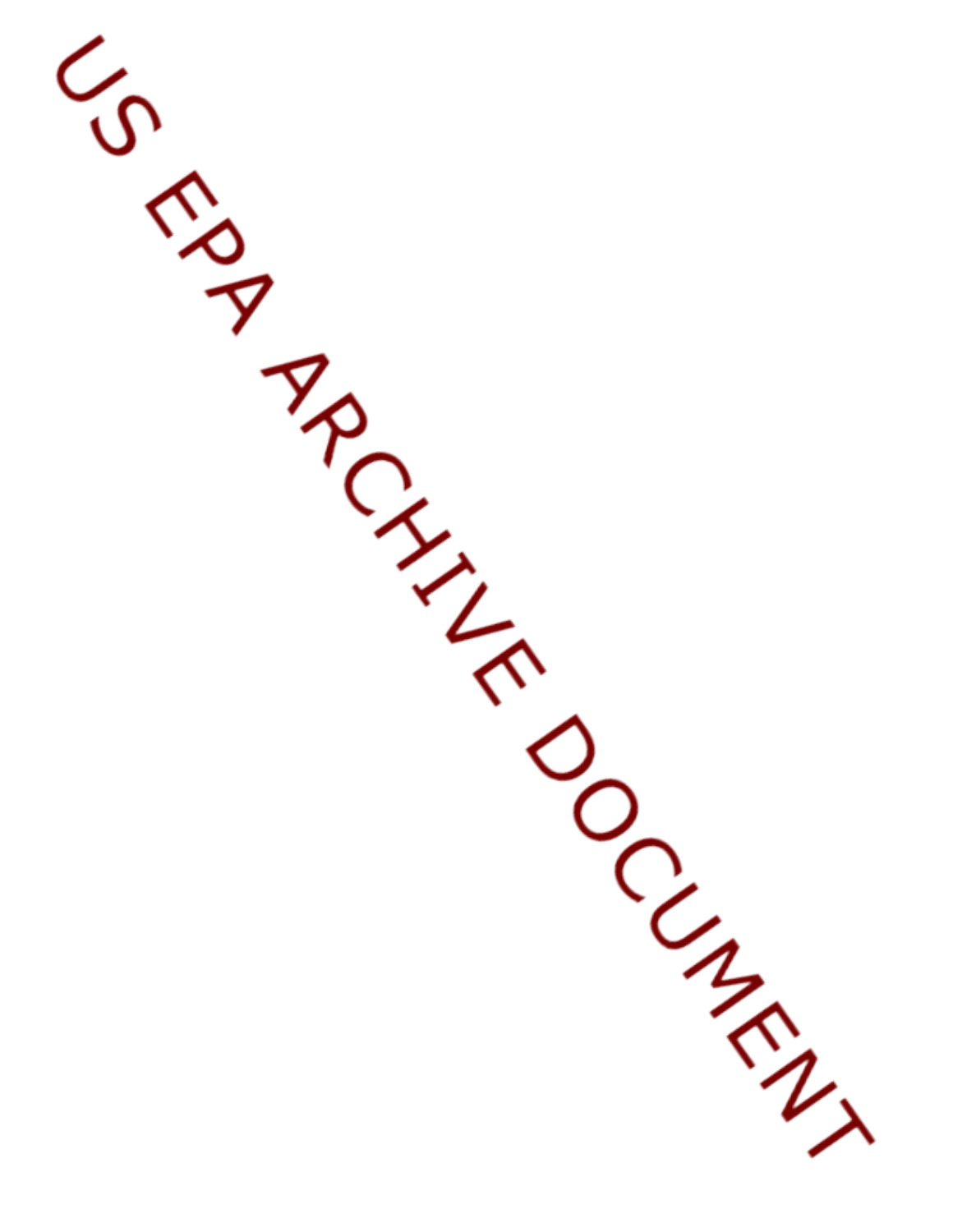#### **OVERVIEW SECTION**

**AGENCY:** ENVIRONMENTAL PROTECTION AGENCY (EPA) **TITLE: "**TRUCK ENGINE IDLE REDUCTION TECHNOLOGY DEMONSTRATION PROGRAM" **ACTION:** Request for Applications (RFA)

**RFA NO:** OAR-TRPD-05-09

### **CATALOG OF FEDERAL DOMESTIC ASSISTANCE (CFDA) NO:** 66.034

**DATES:** The closing date and time for receipt of Applications is June 6, 2005, 4:00 EDT. All applications, however transmitted, must be received in the Program Office by the closing date and time to receive consideration.

To allow for efficient management of the competitive process, EPA requests eligible organizations submit an informal notice of "Intent to Apply" by May 6, 2005. Submission of an Intent to Apply is optional; it is a process management tool that will allow EPA to better anticipate the total staff time required for efficient review, evaluation, and selection of submitted proposals.

A pre-application assistance conference call will be conducted on May 16, 2005 to answer questions, from prospective applicants, related to this solicitation. *(Refer to Section VIII, Pre-Application Assistance.)*

**SUMMARY:** This notice announces the availability of funds and solicits proposals from eligible entities to evaluate idle reduction technologies to achieve emission reductions and energy savings from the transportation sector. This effort is part of EPA's Office of Transportation and Air Quality, SmartWay Transport Partnership, a voluntary government-industry initiative for the freight industry.

**FUNDING/AWARDS:** The total estimated funding for this competitive opportunity shall not exceed \$5,000,000. In FY 2005, total funding shall not exceed \$5,000,000. EPA anticipates award of one or more cooperative agreements, whose annual value shall not exceed \$5,000,000, resulting from this competitive opportunity.

#### **CONTENTS BY SECTION**

- I. Funding Opportunity Description
- II. Award Information
- III. Eligibility Information
- IV. Application and Submission Information
- V. Application Review Information
- VI. Award Administration Information
- VII. Agency Contact
- VIII. Other Information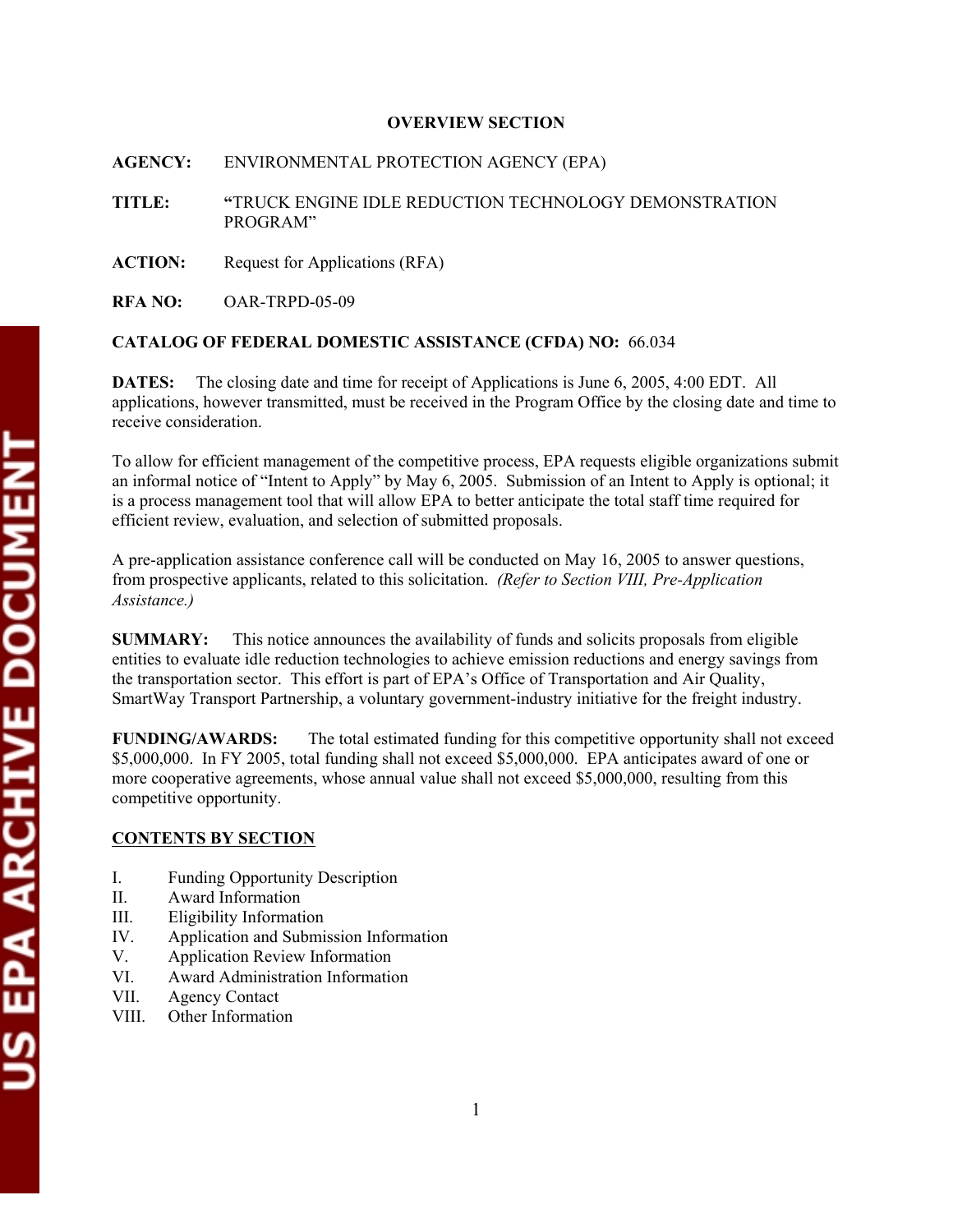#### **Section I - Funding Opportunity Description**

#### **A. Background.**

Heavy duty diesel trucks idle their engines for a variety of reasons. Typically, the need to maintain a comfortable temperature within the truck cab (sleeper compartment) is a major reason for long duration idling. While other reasons for idling exist, EPA recognizes the need for truck drivers to rest comfortably and safely within their truck. EPA is committed to finding practical and reasonable alternatives to reduce idling. Nevertheless, long duration idling increases fuel consumption and engine maintenance, and shortens the engine life. This increases the cost to the truck owner. Increased fuel consumption also leads to greater reliance on foreign oil. Further, idling trucks also emit considerable amounts of mobile air emissions, such as carbon dioxide, nitrogen oxide, particulate matter and other air toxics. This contributes to communities failing to meet national air quality standards, thereby resulting in health risks and actions by states, counties, and local jurisdictions to reduce these emissions. Finally, pollution from diesel vehicles has health implications for everyone, especially truck drivers.

One of the most effective ways to reduce long duration idling is through the use of idle reduction technologies. These technologies take many shapes and forms, but are basically either mobile (attaches to the truck) or stationary (attaches to the ground), or a combination of mobile and stationary. Truck fleet owners and drivers may prefer one technology over another based on a variety of factors: cost, convenience, weight, maintenance, durability, size, power, and past experience. EPA takes no position on, nor endorses any idle reduction technology.

EPA is committed to leading the Federal government and industry in efforts to reduce, and ultimately eliminate, unnecessary engine idling. EPA's programs to accomplish these goals are broad and encompass major initiatives, such as education, emissions testing, demonstration projects, research and development, health exposure studies, state air quality credit incentives, and market based incentives. EPA is also cooperating with parties interested in achieving a more consistent approach with state idling laws. Today's effort marks EPA's most ambitious effort to reduce idling through a grant assistance program covering three major categories.

### **B. EPA Strategic Plan Linkage and Anticipated Outcomes/Outputs.**

- 1. *Linkage to EPA Strategic Plan*. This project supports progress towards EPA Strategic Plan Goal 1 (Clean Air and Global Climate Change), Objectives 1.1 (Healthier Outdoor Air), 1.3 (Protect the Ozone Layer), and 1.5 (Reduce Greenhouse Gas Intensity). The following Sub-Objectives also apply: 1.1.1 (More People Breathing Cleaner Air) and 1.1.2 (Reduce Risk from Toxic Air Pollutants).
- *2. Outcomes.* Through this project EPA anticipates increasing internal combustion fuel efficiency and reducing exhaust emissions, mainly particulate matter, nitrogen oxides, and carbon dioxide.
- 3. *Outputs.* The anticipated output for this project is the evaluation and demonstration of idle reduction technologies on heavy-duty trucks as a means to reduce emissions and conserve fuel while allowing the truck driver to rest comfortably.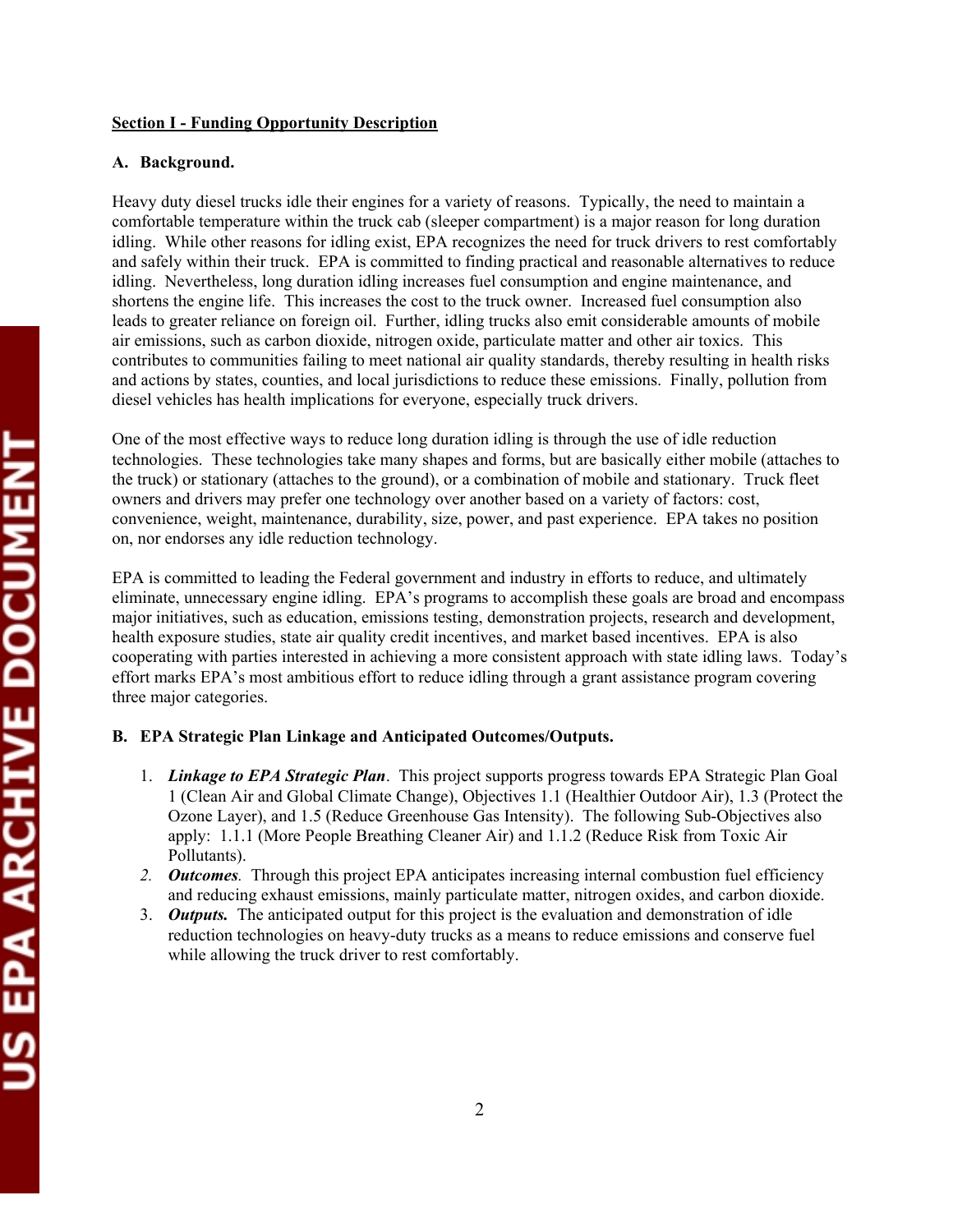#### **C. Scope of Work.**

The purpose of this solicitation is to demonstrate and study how mobile and stationary idle reduction technologies reduce emissions from idling trucks. The program will be divided into three categories. The division of grants in three categories is based on past program efforts, and knowledge of and experience with the trucking industry. Applicants can apply to one or more categories. The grant recipient must demonstrate the technologies and study their effectiveness in reducing actual idling times, thereby conserving fuel and reducing emissions.

The three categories are: (1) Small Trucking Company Grant Program (Mobile Technology); (2) Truck OEM/Fleet/Technology Vendor Grant Program (Mobile Technology); and (3) Ports, Borders, Terminals and Truck Stop Grant Program (Stationary Technology).

#### 1. Small Trucking Company Grant Program (Mobile Technology).

EPA recognizes that truck owner-operators and small trucking companies (less than fifty trucks) represent a significant segment of the long haul truck population. These truck owners generally own older trucks and keep their trucks longer than medium or large sized fleets. By virtue of the truck age, these trucks meet less stringent air emission standards. In other words, when compared with newer trucks these older trucks pollute more. Past grant programs in the Federal government have overlooked this segment of the truck population in favor of larger fleets. However, EPA believes that the greatest potential for emission reductions lies with this segment of the truck population.

The grant recipient must demonstrate the effectiveness of mobile technologies on trucks owned by owneroperators and small trucking companies (less than fifty trucks). The mobile idle reduction technology should be commercially available (for examples of commercially available technologies you can consult EPA's list at [http://www.epa.gov/otaq/smartway/idlingtechnologies.htm\)](http://www.epa.gov/otaq/smartway/idlingtechnologies.htm). Applicants may also propose technologies not on the list if these technologies are commercially available.

EPA is also interested in working with trucking companies that are partners in EPA's SmartWay Transport Partnership. More information on this voluntary program can be found at [http://www.epa.gov/smartway/.](http://www.epa.gov/smartway/) This partnership program works with the freight industry to establish goals for energy efficiency and emission reductions. SmartWay carrier partners have already committed to specific goals, and EPA is interested in working with these partners and assisting them with meeting their goals.

The grant recipient shall be responsible for obtaining baseline idling times prior to installing the technology, and tracking the actual idling times after installation. For example, the owner-operator or small trucking company may provide electronic engine control module data on idling for a calendar quarter prior to installing the mobile idle reduction technology, and for every calendar quarter for twelve months after installation. Other approaches may be accepted if the data conveys a high degree of accuracy. Further, the grant recipient shall be responsible for submitting a final case study report to EPA at the conclusion of the study, and publicizing the case study to the trucking industry to increase the knowledge, awareness, and lessons learned from the project.

### 2. Truck OEM/Fleet/Technology Vendor Grant Program (Mobile Technology).

One of the greatest challenges to demonstrating mobile idle reduction technologies on trucks today is the fact that many of these technologies are after-market purchases only. While a few technologies are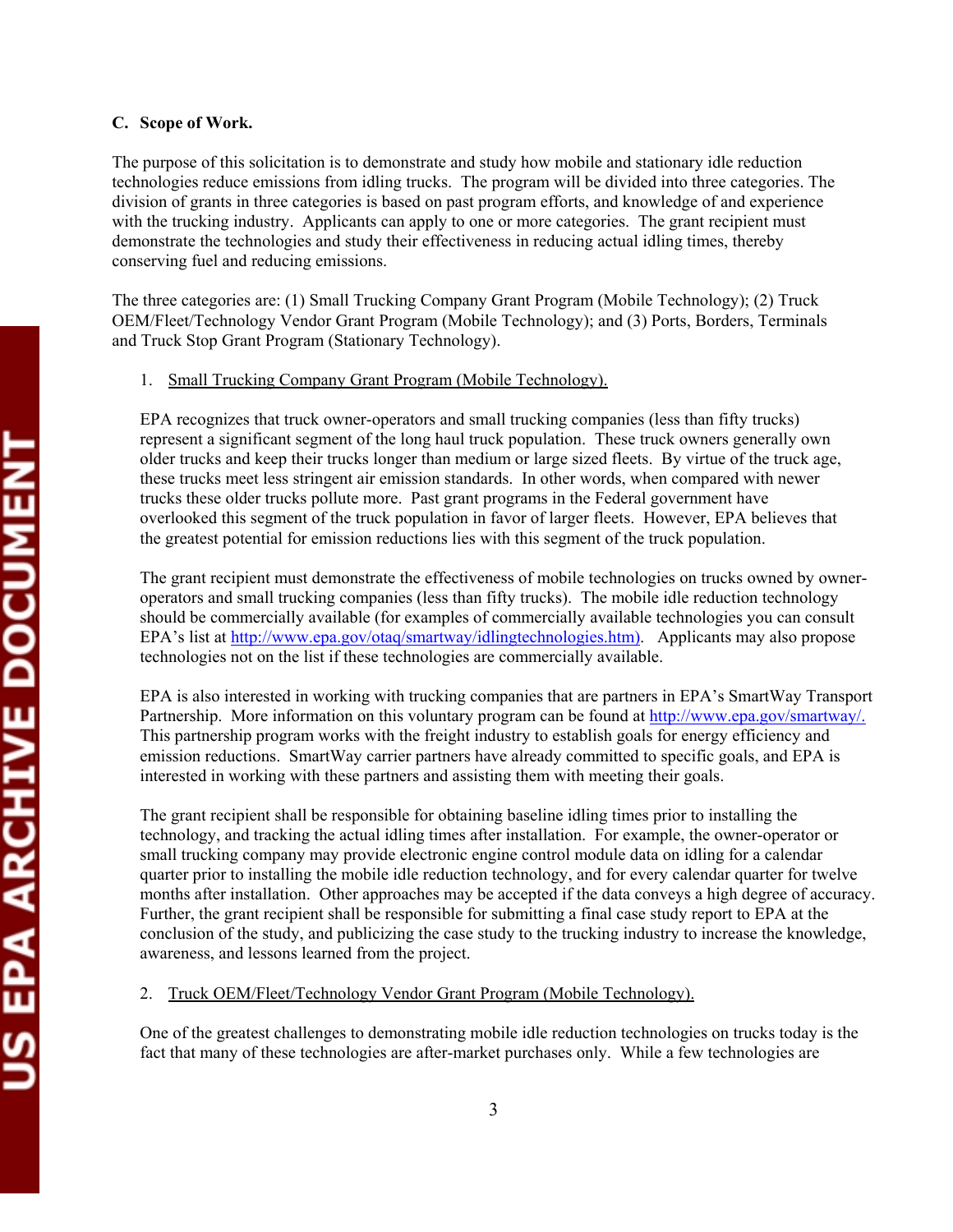available at the factory level (such as direct fired heaters), the vast majority of auxiliary power units (APUs) are all after-market purchases. This serves as a considerable disincentive for fleets to purchase mobile idle reduction technologies because they have to take their trucks off-line (out of business) for a number of days to have the APUs installed. In addition, the base cost of the APUs increase as an aftermarket purchase due to the increased design and engineering to integrate the system to the truck. Past Federal grants have focused on installing a specific idle reduction technology at the factory level, but this required designing and engineering per that specific technology configuration, thereby limiting the potential for wider application.

This project focuses on evaluating a more cost effective approach at reducing emissions through an OEM (original equipment manufacturer) based installation kit strategy. This approach reduces costs and minimizes the burden on the truck OEM by developing an installation kit or kits specifically for APUs. Under this grant program, the recipient must work with truck OEMs, truck fleets, and technology vendors to design an installation kit or kits, at the truck OEM level, that apply to one or more APUs to the extent feasible. As with the Small Trucking Company Program Grant, the auxiliary power unit should be commercially available (for examples see EPA's list of idle reduction technologies [http://www.epa.gov/otaq/smartway/idlingtechnologies.htm\)](http://www.epa.gov/otaq/smartway/idlingtechnologies.htm). Applicants may also propose technologies not on the list if these technologies are commercially available.

EPA is also interested in working with trucking companies that are partners in EPA's SmartWay Transport Partnership. More information on this voluntary program can be found at [http://www.epa.gov/smartway/.](http://www.epa.gov/smartway/) This partnership program works with the freight industry to establish goals for energy efficiency and emission reductions. SmartWay carrier partners have already committed to specific goals, and EPA is interested in working with these partners and assisting them with meeting their goals.

The grant recipient must: (1) evaluate in-use performance of the technology by characterizing actual idle reduction times from an idling baseline provided by the fleet from existing trucks; (2) work with its partners to evaluate fuel, maintenance, engine life savings, payback times, and user reactions; and (3) submit a final case study report to EPA at the conclusion of the study, and publicize the case study to the trucking industry to increase the knowledge, awareness, and lessons learned from the project.

### 3. Ports, Borders, Terminals and Truck Stop Grant Program (Stationary Technology).

Expanding on the success of EPA's "National Transportation Idle Free Corridors" program which awarded \$1 million in grants to demonstrate and study electrified parking spaces, EPA, today, introduces a different grant program in two parts. The first part examines the effectiveness of a corridor approach to deploying stationary idle reduction technologies along major interstates of the National Highway System. The second part focuses on installing stationary idle reduction technology and a communications system at ports, borders, and/or large company terminals.

a. *Truck Stops.* EPA is committed to promoting a national transportation idle free corridor along major interstates. The 2004 awards in Eastern States such as Massachusetts, New York, North Carolina, and Pennsylvania will evaluate stationary idle reduction technologies at truck stops. This project differs by evaluating the effectiveness of an idle-free corridor design. Under this grant, the recipient 's demonstration and study must evaluate the most appropriate locations to install a stationary idle reduction technology along a particular corridor (or corridors), then, the recipient must actually install and study the technology as part of an idle-free corridor design. The grant recipient must work towards completing and evaluating an idle free corridor design based on existing stationary idle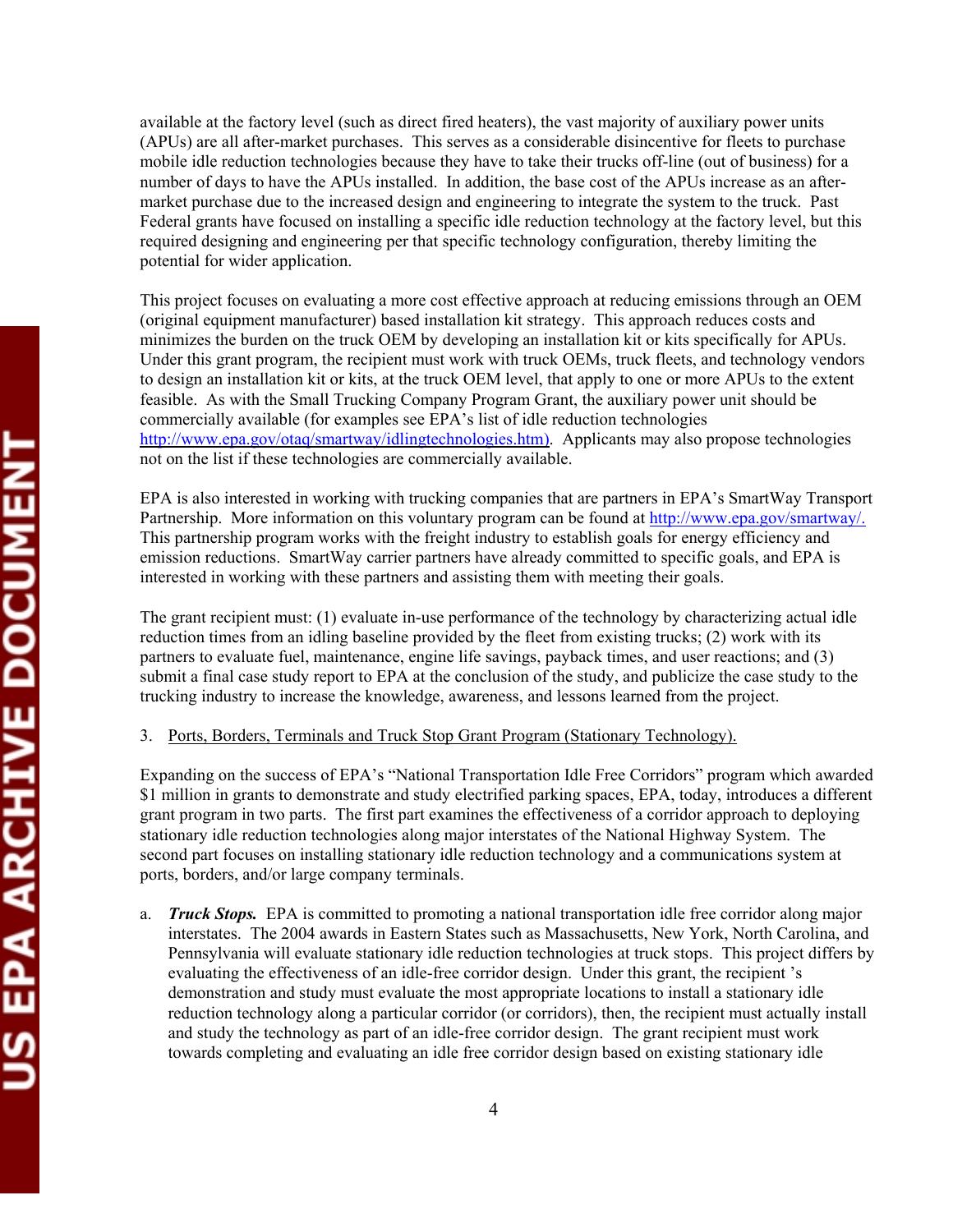reduction projects, anticipated future projects, and the projects associated with this award. As with the other grant programs discussed in this solicitation, the stationary idle reduction technology should be commercially available (for examples see EPA's list at [http://www.epa.gov/otaq/smartway/idlingtechnologies.htm\)](http://www.epa.gov/otaq/smartway/idlingtechnologies.htm). Applicants may also propose technologies not on the list if these technologies are commercially available.

EPA is interested in proposals that evaluate the technology, "Advanced Truck Stop Electrification," as indicated by Congress in its appropriations line item request of EPA. EPA is also interested in working with trucking companies that are partners in EPA's SmartWay Transport Partnership. More information on this voluntary program can be found at [http://www.epa.gov/smartway/.](http://www.epa.gov/smartway/) This partnership program works with the freight industry to establish goals for energy efficiency and emission reductions. SmartWay carrier partners have already committed to certain goals, and EPA is interested in working with these partners and assisting them with meeting their goals.

The grant recipient must work with its partners to conduct a pre-site selection evaluation of the potential sites for demonstration to determine: (1) the average number of trucks parking overnight, and (2) the average number of trucks idling overnight. EPA prefers locations with a high nightly occupancy rate and a high nightly idling rate for demonstration of the stationary idle reduction technology. After installation, the grant recipient and its partners must: (1) track and report the amount of time, in hours per overnight usage and by location, of the technology; (2) evaluate this usage time with the pre-installation idling times to determine the net reduction in idling times for that location; and (3) submit a final case study report to EPA at the conclusion of the study, and publicize the case study to the trucking industry to increase the knowledge, awareness, and lessons learned from the project.

b. *Ports, Borders, and Large Company Terminals.* In addition to truck stops and rest areas, trucks will also idle while waiting to pick up or drop off a load at ports and company terminals. Sometimes the trucks simply wait for hours in long lines at ports, slowly inching forward. This type of idling is known as "creep" idling. Trucks will also experience "creep" idling while waiting to cross the U.S-Mexico and U.S.-Canada borders. Heightened security concerns at ports and borders may increase these wait times.

One potential alternative to alleviate "creep" idling at ports, borders, and large company terminals is to establish a waiting area within close proximity to the facility. The waiting area should, but is not required to, be an already existing truck stop or rest area, or at the company terminal. The grant recipient must build partnerships with stationary technology vendors, and port/border/company terminal owners or operators to select and develop potential locations that could benefit from a stationary idle reduction project. The stationary idle reduction technology must also have a communication system so the port/border/company owners or operators can coordinate loading and unloading with the trucks. As with all the idle reduction technologies in this grant solicitation, they should be commercially available (for examples see EPA's list at [http://www.epa.gov/otaq/smartway/idlingtechnologies.htm\)](http://www.epa.gov/otaq/smartway/idlingtechnologies.htm). Applicants may also propose technologies not on the list if these technologies are commercially available.

EPA is interested in proposals that evaluate the technology, "Advanced Truck Stop Electrification," as indicated by Congress in its appropriations line item request of EPA. EPA is also interested in working with trucking companies that are partners in EPA's SmartWay Transport Partnership. This partnership program works with the freight industry to establish goals for energy efficiency and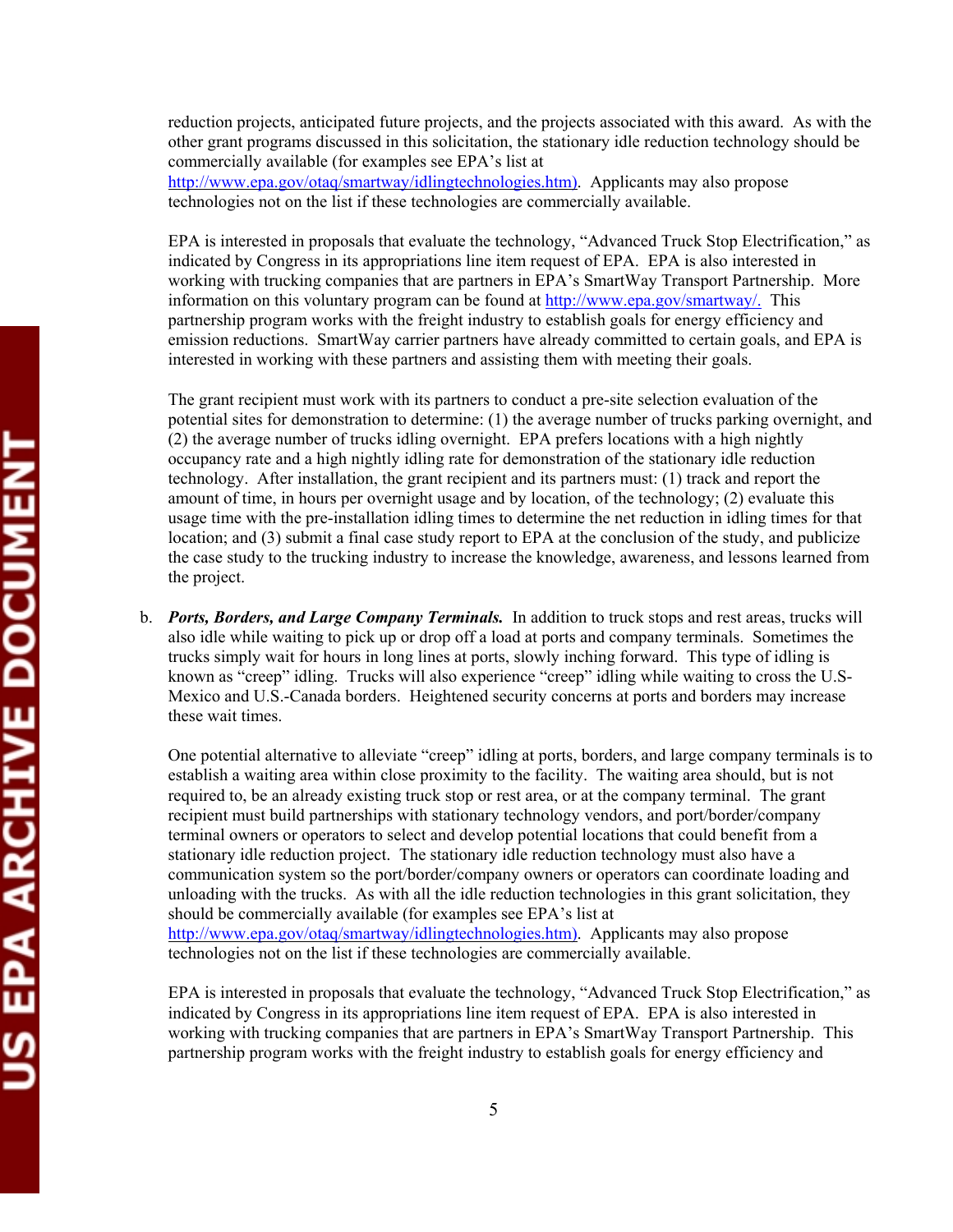emission reductions. SmartWay carrier partners have already committed to specific goals, and EPA is interested in working with these partners and assisting them with meeting their goals. Additional information on this voluntary program is available a[t http://www.epa.gov/smartway/](http://www.epa.gov/smartway/).

The grant recipient and its partners must conduct a similar pre-site selection evaluation of the port, border, or large company terminal as described above under "Truck Stops." After installation, the technology manufacturer must track and report the amount of time, in hours per overnight usage and by location, of the technology. The grant recipient must evaluate this usage time with the preinstallation idling times to determine the net reduction in idling times for that location. Further, the grant recipient must submit a final case study report to EPA at the conclusion of the study, and publicize the case study to the trucking industry to increase the knowledge, awareness, and lessons learned from the project.

#### **D. Statutory Authority**

The statutory authority for this action is the Clean Air Act, Section 103(a)(1) which authorizes the Administrator to establish programs that conduct and promote the coordination and acceleration of research, investigations, experiments, demonstrations, surveys, and studies relating to the causes, effects (including health and welfare effects), extent, prevention, and control of air pollution.

#### **Section II - Award Information**.

#### **A. What is the amount of funding available?**

The total estimated funding for this competitive opportunity shall not exceed \$5,000,000. EPA anticipates funding the successful application incrementally over the negotiated project performance period, subject to satisfactory performance and the availability of funds. In FY 2005, total funding shall not exceed \$5,000,000. The specific amounts to be awarded in any category will depend on the quality of all proposals received and evaluated. EPA reserves the right to partially fund projects.

## **B. How many agreements will EPA award in this competition?**

EPA anticipates award of one or more cooperative agreements, in each of the three categories identified in Section I of this solicitation, whose total value shall not exceed the following amounts:

- 1. Small Trucking Company Grant Program (Mobile Technology) \$500,000
- 2. Truck OEM/Fleet/Technology Vendor Grant Program (Mobile Technology) \$1,000,000
- 3. Ports, Borders, Terminals and Truck Stop Grant Program (Stationary Technology) \$3,500,000

EPA reserves the right to modify the amounts for awards in each of the three categories based on the quality of the proposals received and evaluated. For example, if Category I receives proposals that warrant award above the \$500,000 threshold, EPA may elect to move funds from Categories 2 and/or 3 to accomplish this goal.

Cooperative agreements permit substantial involvement between the EPA Project Officer and the selected applicants in the performance of the work supported. Although EPA will negotiate precise terms and conditions relating to substantial involvement as part of the award process, the anticipated substantial Federal involvement for this project will be: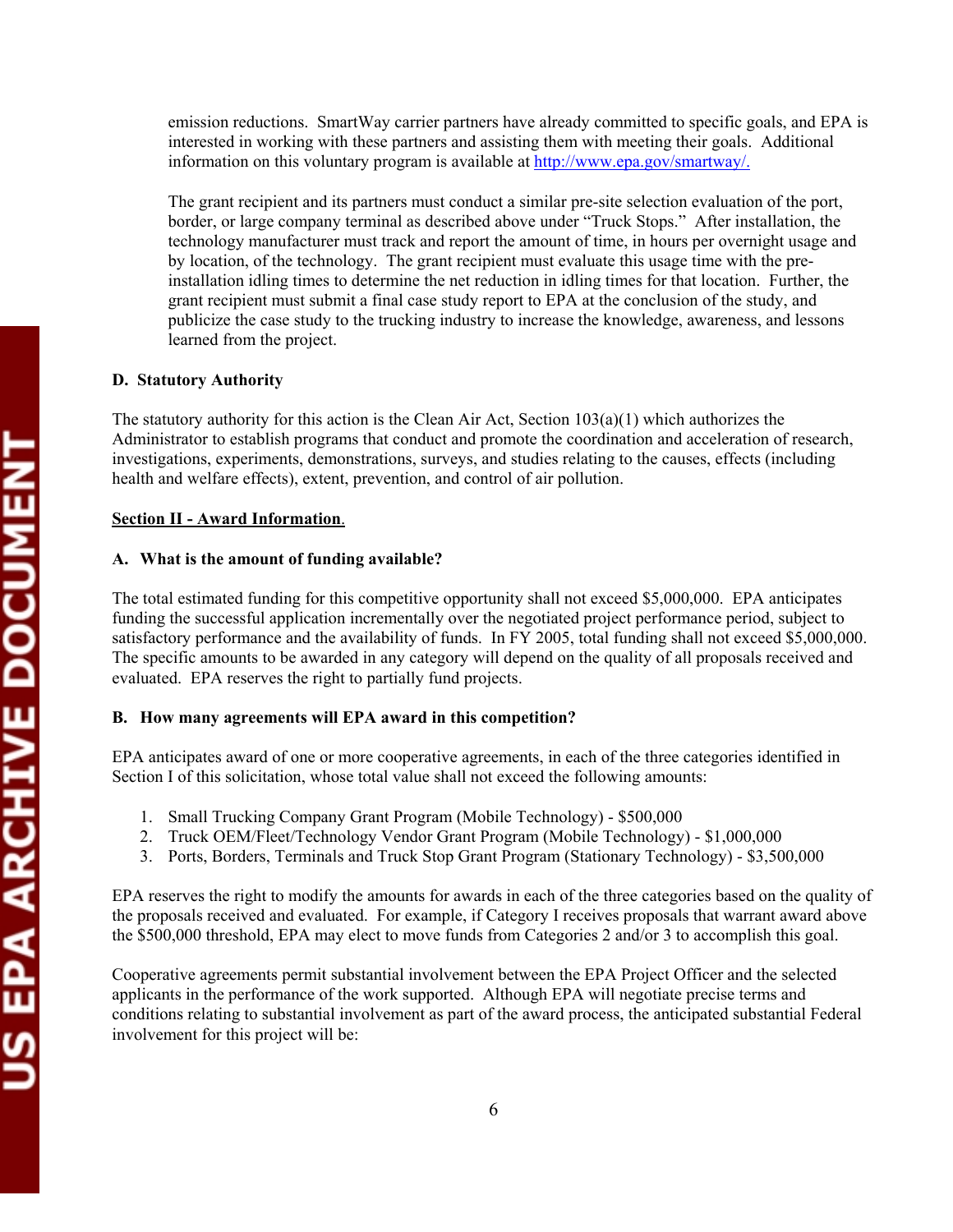US EPA ARCHIVE DOCUMENT

- 1. EPA will closely monitor the successful applicant's performance to verify the results proposed by the applicant;
- 2. EPA will work in collaboration with the recipient during performance of the work;
- 3. EPA will approve substantive terms of proposed contracts;
- 4. EPA will approve qualifications of key personnel (EPA will not select employees or contractors employed by the award recipient);
- 5. EPA will review and comment on reports prepared under the cooperative agreement (the final decision on the content of reports rests with the recipient).

## **C. What is the project period for awards resulting from this solicitation?**

The estimated project period for awards resulting from this solicitation is September 31, 2005 through September 30, 2009. All projects must be completed within the negotiated project performance period of one to four years.

## **D. Can funding be used to acquire services or fund partnerships?**

Funding may be used to acquire services or fund partnerships, provided the recipient follows procurement and subaward or subgrant procedures contained in 40 [CFR](http://www.gpoaccess.gov/cfr/retrieve.html) Parts 30 or 31, as applicable. Successful applicants must compete contracts for services and products and conduct cost and price analyses to the extent required by these regulations. The regulations also contain limitations on consultant compensation. Applicants are not required to identify contractors or consultants in their proposal. Moreover, the fact that a successful applicant has named a specific contractor or consultant in the proposal EPA approves does not relieve it of its obligations to comply with competitive procurement requirements.

Subgrants or subawards may be used to fund partnerships with non profit organizations and governmental entities. Successful applicants cannot use subgrants or subawards to avoid requirements in EPA grant regulations for competitive procurement by using these instruments to acquire commercial services or products to carry out its cooperative agreement. For profit organizations are not eligible subgrant recipients under this announcement. The nature of the transaction between the recipient and the subgrantee must be consistent with the standards for distinguishing between vendor transactions and subrecipient assistance under Subpart B Section .210 of [OMB Circular A-133,](http://www.whitehouse.gov/omb/circulars/a133/a133.html) and the definitions of "subaward" at 40 CFR 30.2(ff) or "subgrant" at 40 CFR 31.3, as applicable. EPA will not be a party to these transactions.

### **Section III - Eligibility Information**.

### **A. Eligible Entities.**

Proposals will be accepted from States, territories, Indian Tribes, and possessions of the U.S., including the District of Columbia, international organizations, public and private universities and colleges, hospitals, laboratories, and other public or private nonprofit institutions, as defined by [OMB Circular A-110](http://www.whitehouse.gov/omb/circulars/a110/a110.html) an[d OMB](http://www.whitehouse.gov/omb/circulars/a122/a122.html) [Circular A-122.](http://www.whitehouse.gov/omb/circulars/a122/a122.html)

Non-profit organization, as defined by OMB Circular A-122, means any corporation, trust, association, cooperative, or other organization which: (1) is operated primarily for scientific, educational, service, charitable, or similar purposes in the public interest; (2) is not organized primarily for profit; and (3) uses its net proceeds to maintain, improve, and/or expand its operations. For this purpose, the term "non-profit organization" excludes (I) colleges and universities; (ii) hospitals; (iii) state, local, and federally-recognized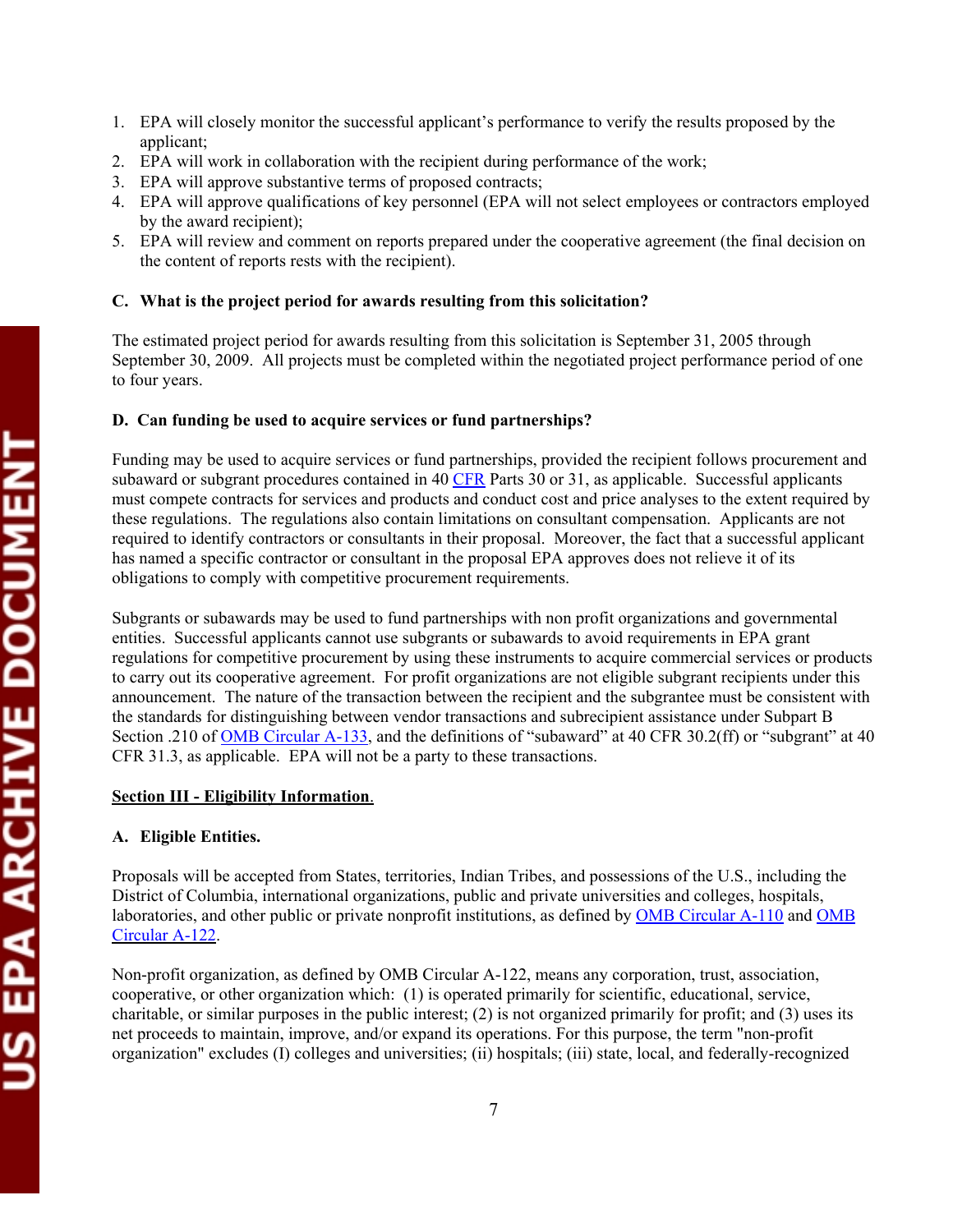Indian tribal governments; and (iv) those non-profit organizations which are excluded from coverage of this Circular in accordance with paragraph 5 of the Circular.

Non-profit organizations described in Section  $501(c)(4)$  of the Internal Revenue Code that engage in lobbying activities as defined in Section 3 of the Lobbying Disclosure Act of 1995 are not eligible to apply.

## **B. Cost-Sharing or Matching**

Although cost-sharing or matching is not required, as a condition of eligibility, or otherwise, for proposals selected for award, applicants proposing a voluntary financial or in-kind commitment of resources will improve their scoring under the "Resources" evaluation criterion of this solicitation. *(Refer to Section V(A), Evaluation Criteria.)*

Voluntary contributions of funds and/or in kind contributions of resources, if accepted by EPA, will be treated as cost shares under 40 CFR 30.24. Applicants must propose eligible and allowable in kind contributions of resources to qualify for an improved score under this criterion.

# **Section IV - Application and Submission Information.**

## **A. How to Obtain Application Package.**

Applicants may download individual grant application forms, or electronically request a paper application package and an accompanying computer CD of information related to applicants/grant recipients roles and responsibilities from EPA's Grants and Debarment website by visiting: [http://www.epa.gov/ogd/grants/how\\_to\\_apply.htm.](http://www.epa.gov/ogd/grants/how_to_apply.htm)

# **B. Content and Form of Application Submission.**

Applications must contain a narrative proposal, one completed and signed federal grant application package, and include 7 copies of the complete package as described below. The narrative proposal must explicitly describe the applicant's proposed project and specifically address each of the evaluation criteria disclosed in *Section V(A), Evaluation Criteria*.

- 1. A complete application must contain the following, in the sequential order shown:
	- a. SF-424 Application for Federal Assistance, with original signature.
	- b. Narrative Statement, in the format detailed below.
	- c. Other supporting documentation.
	- d. SF-424 A, Budget by categories and indirect cost rate.
	- e. SF-424 B, Assurances for non-construction programs.
	- f. Certification Regarding Lobbying and SF LLL, if applicable.
	- g. EPA Form 4700-4 Preaward Compliance review report.
	- h. Quality Assurance Narrative Statement, if applicable.
	- i. Copy of Negotiated Indirect Cost Rate Agreement, if applicable.
	- j. Biographical Sketch.
	- k. E-mail address or self-addressed envelope (to receive notification of receipt of application).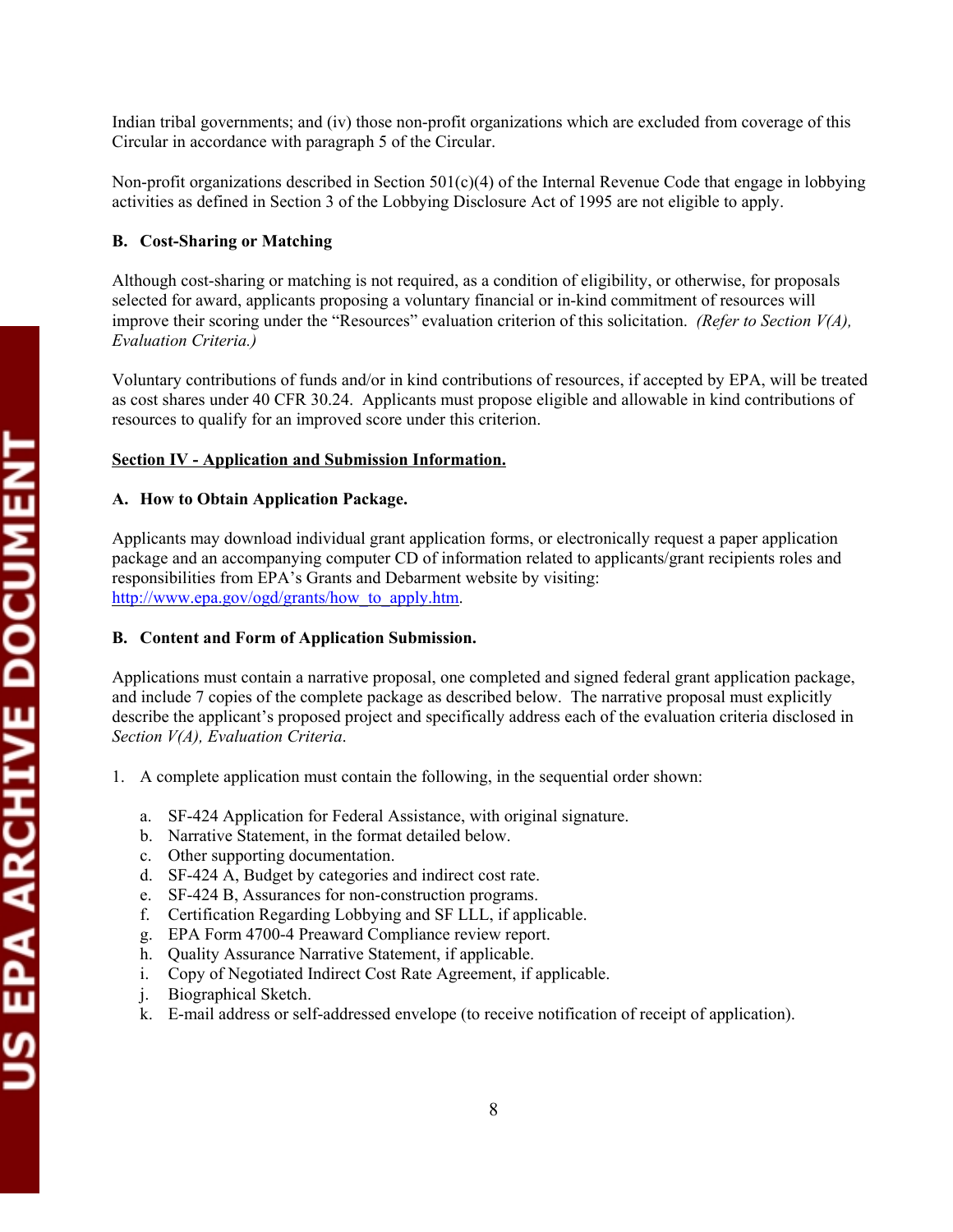- 2. The narrative proposal must be typed, single line spaced, double-sided, on  $8\frac{1}{2}$  " x  $11$ " paper with one-inch margins. The narrative proposal shall not exceed 10 pages (per category), and must conform to the following outline:
	- a. Cover Letter: Describe your organization's qualifications for the project; must be signed by an official with the authority to commit your organization to the project; and written on your organization's official letterhead.
	- b. Summary Information Page
		- 1. Project Title.
		- 2. Applicant Information. Include applicant (organization) name, address, contact person, phone number, fax and e-mail address. Also include the name and contact information of a secondary point of contact.
		- 3. Funding Requested. Specify the amount you are requesting from EPA.
	- c. Project Description. The project description must provide a concise overview of how the applicant will implement and conduct its operation and include a Project Work Plan (including a description of all tasks, potential dates of completion, products and deliverables, and proposed budget).

The narrative workplan must discuss how the proposal addresses each of the selection criteria in Section V and include:

- 1. A detailed project summary, describing specific actions and methods to be undertaken and the responsible institutions, including estimated time line for each task;
- 2. The associated work products to be developed (e.g. contract, sub-grants, if any);
- 3. An explanation of project benefits to the public;
- 4. An explanation of projected outcomes (e.g., fuel savings and emission reductions);
- 5. A description of the roles of the applicant and partners, if any;
- 6. Biographical information on key personnel identified;
- 7. Discussion of the applicant's:
	- i. past performance in successfully completing federally and/or non-federally funded projects similar in size, scope, and relevance to the proposed project;
	- ii. history of meeting reporting requirements on prior or current assistance agreements with federal and/or non-federal organizations and submitting acceptable final technical reports;
	- iii. organizational experience and plan for timely and successfully achieving the objectives of the project,
	- iv. staff expertise/qualifications, staff knowledge, and resources or the ability to obtain them, to successfully achieve the goals of the project;
- d. Detailed Itemized Budget. The proposal must include a detailed budget which clearly explains how funds will be used for the following categories (if applicable):
	- 1. Personnel
	- 2. Fringe Benefits
	- 3. Contractual Costs
	- 4. Travel
	- 5. Equipment
	- 6. Supplies
	- 7. Other (including intern stipends)
	- 8. Total Indirect Costs (must include documentation of accepted indirect rate)
	- 9. Total Cost

If not self-evident, entries under each category must be explained in the budget itself or in the project description. Costs proposed in the budget should be linked directly to the proposal.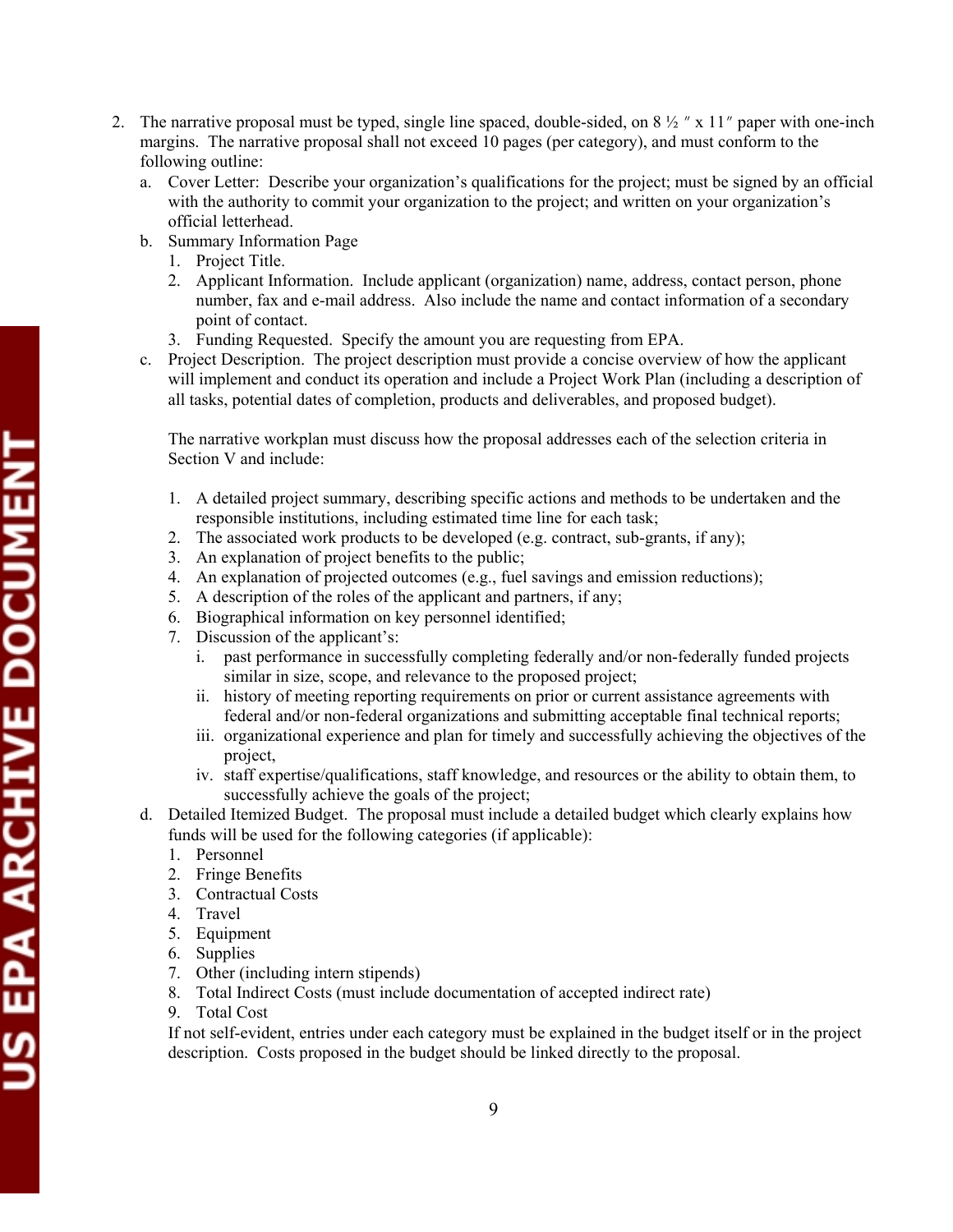e. Key Personnel. The applicant should submit an appendix with the resumes of up to three (3) key personnel who will be significantly involved in the project.

Applicants are strongly advised to avoid submission of non-essential materials unrelated to the proposal's requirements. Upon receipt, applications will be reviewed for content. Pages exceeding the maximum page limitation, per category, will not be considered. Applications which do not conform to the specific outline and content detailed above may not be considered for award. **Incomplete applications will not be considered for award.** All application materials must be completed in English.

## **C. Submission Dates and Times.**

1. To allow for efficient management of the competitive process, EPA requests eligible entities submit an informal notice of "Intent to Apply" by May 6, 2005, to the agency contact identified under *Section VII, Agency Contact.* Submission of an Intent to Apply is optional; it is a process management tool that will allow EPA to better anticipate the total staff time required for efficient review, evaluation, and selection of submitted proposals. Eligible entities not submitting an "Intent to Apply" are still eligible to apply by the closing date and time.

The written notice of "Intent to Apply" may be submitted via electronic mail to the contact person identified in Section VII, Agency Contact. Please provide the name of your organization, a point of contact, phone number, email address, and the title of your project.

- 2. The closing date and time for submission of completed application packages is June 6, 2005, 4:00 p.m. EDT. All applications, however transmitted, must be received in the Program Office by the closing date and time to receive consideration. Applications received after the closing date and time will not be considered for funding.
- 3. **Confidential Business Information.** In accordance with 40 CFR 2.203, applicants may claim all or a portion of their application/proposal as confidential business information. EPA will evaluate confidentiality claims in accordance with 40 CFR Part 2. Applicants must clearly mark applications/proposals or portions of applications/proposals they claim as confidential. If no claim of confidentiality is made, EPA is not required to make the inquiry to the applicant otherwise required by 40 CFR  $2.204(c)(2)$  prior to disclosure.
- 4. Because of the unique situation involving U.S. mail screening. EPA highly recommends that applicants use an express mail option to submit their applications. The application must be addressed to:

# Express Delivery Address (FedEx, UPS, DHL, etc.)

U.S. EPA Attn: Paul Bubbosh (6<sup>th</sup> Fl, Room 654C) 1310 L St., NW Washington, DC 20005-4113 Telephone: 202-343-9322

Regular Mail Delivery Address (U.S. Postal Service)

U.S. EPA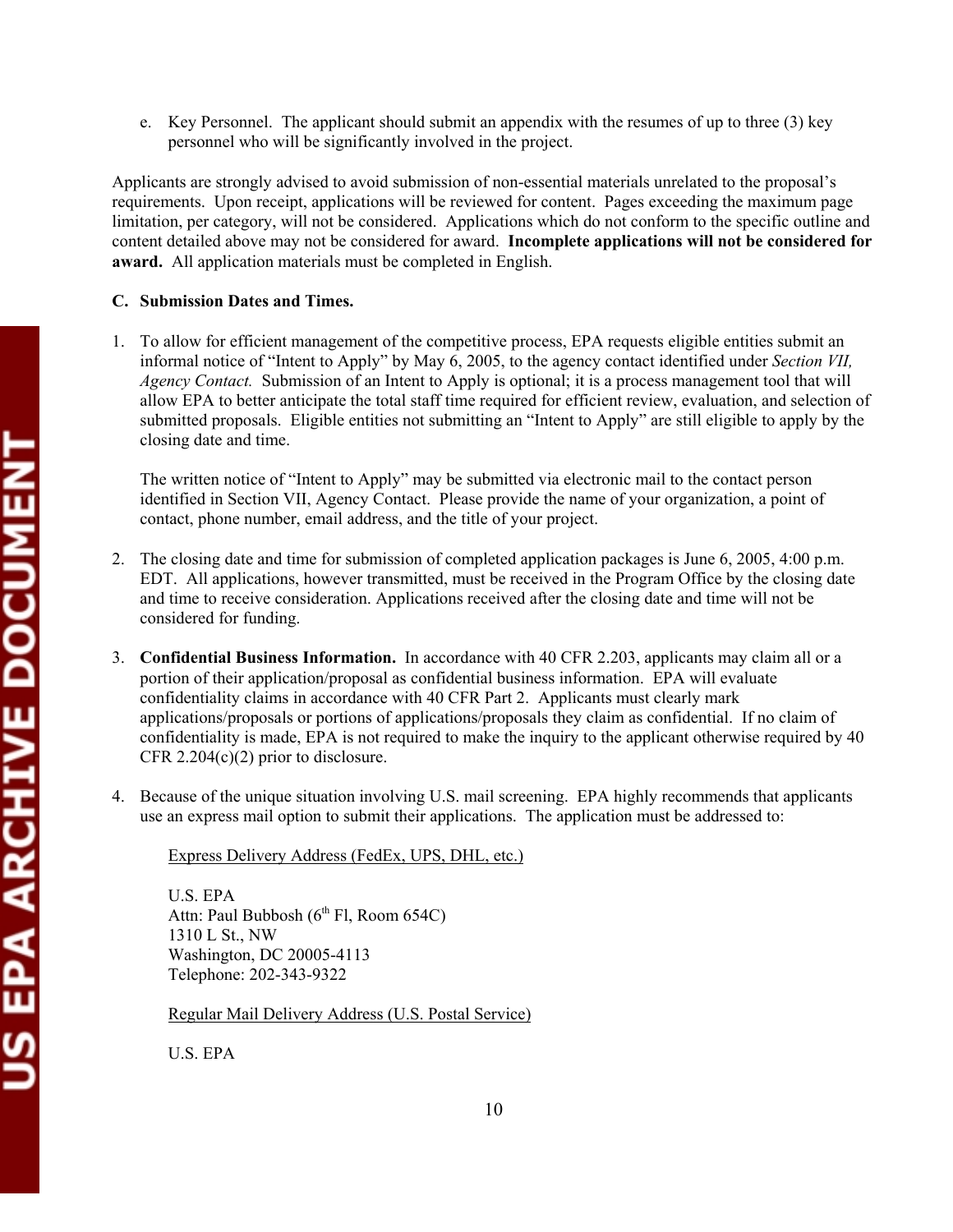Attn: Paul Bubbosh (MC 6406J) 1200 Pennsylvania Ave., NW Washington, DC 20460

Applicants must submit information relating to the programmatic capability evaluation criteria to be evaluated under Section V of this announcement. EPA will consider information provided by the applicant and may consider information from other sources including Agency files.

## **Section V - Application Review Information.**

# **A. Evaluation Criteria**

Each eligible proposal, based on Section III, Eligibility Information, will be evaluated according to the criteria set forth below. Proposals that are best able to directly and explicitly address the evaluation criteria below will have a greater likelihood of being selected for award. Each proposal will be rated under a points system, with a total of 100 points possible.

| <b>Category 1 - Small Trucking Company Grant Program (Mobile Technology)</b>                                                                                                                                                                                                                                                                                                                                                                                                                                                                                                                                                                                                                                                                                                                                                                                                                                                                                                                                                                                                                                                                                         | <b>Maximum</b><br><b>Points Per</b><br><b>Criterion</b> |
|----------------------------------------------------------------------------------------------------------------------------------------------------------------------------------------------------------------------------------------------------------------------------------------------------------------------------------------------------------------------------------------------------------------------------------------------------------------------------------------------------------------------------------------------------------------------------------------------------------------------------------------------------------------------------------------------------------------------------------------------------------------------------------------------------------------------------------------------------------------------------------------------------------------------------------------------------------------------------------------------------------------------------------------------------------------------------------------------------------------------------------------------------------------------|---------------------------------------------------------|
| <b>Project Description.</b> Consideration under this criterion will evaluate the applicant's:<br>Approach. Applicant proposal must demonstrate the methodology and approach to<br>evaluate and demonstrate the idle reduction technologies with truck owner-operators<br>and small trucking companies as a means to reduce emissions and conserve fuel.<br>Reputation. Applicant proposal must demonstrate a strong relationship and reputation<br>$\bullet$<br>with owner operators and small trucking companies. You must fully explain how you<br>have worked with this segment of the trucking industry.<br>Outreach. Applicant proposal must demonstrate their national stature and outreach<br>$\bullet$<br>capability. Fully explain how you work with truck drivers and fleet owners all around<br>the country. What are your outreach and communication skills and strategies?<br>Environment. Applicant proposal must demonstrate their experience or capability to<br>$\bullet$<br>analyze and track environmental results from truck engine performance data, including<br>engine control module data and truck driver and owner reactions and opinions. | 25                                                      |
| Programmatic Capability. Extent to which proposal demonstrates the applicant's<br>technical capability to successfully carry out this project. This factor will evaluate the<br>applicant's:<br>past performance in successfully completing federally and/or non-federally funded<br>$\bullet$<br>projects similar in size, scope, and relevance to the proposed project;<br>history of meeting reporting requirements on prior or current assistance agreements with<br>$\bullet$<br>federal and/or non-federal organizations and submitting acceptable final technical<br>reports;<br>organizational experience and plan for timely and successfully achieving the objectives<br>$\bullet$<br>of the project,<br>staff expertise/qualifications, staff knowledge, and resources or the ability to obtain<br>$\bullet$<br>them, to successfully achieve the goals of the project.                                                                                                                                                                                                                                                                                   | 25                                                      |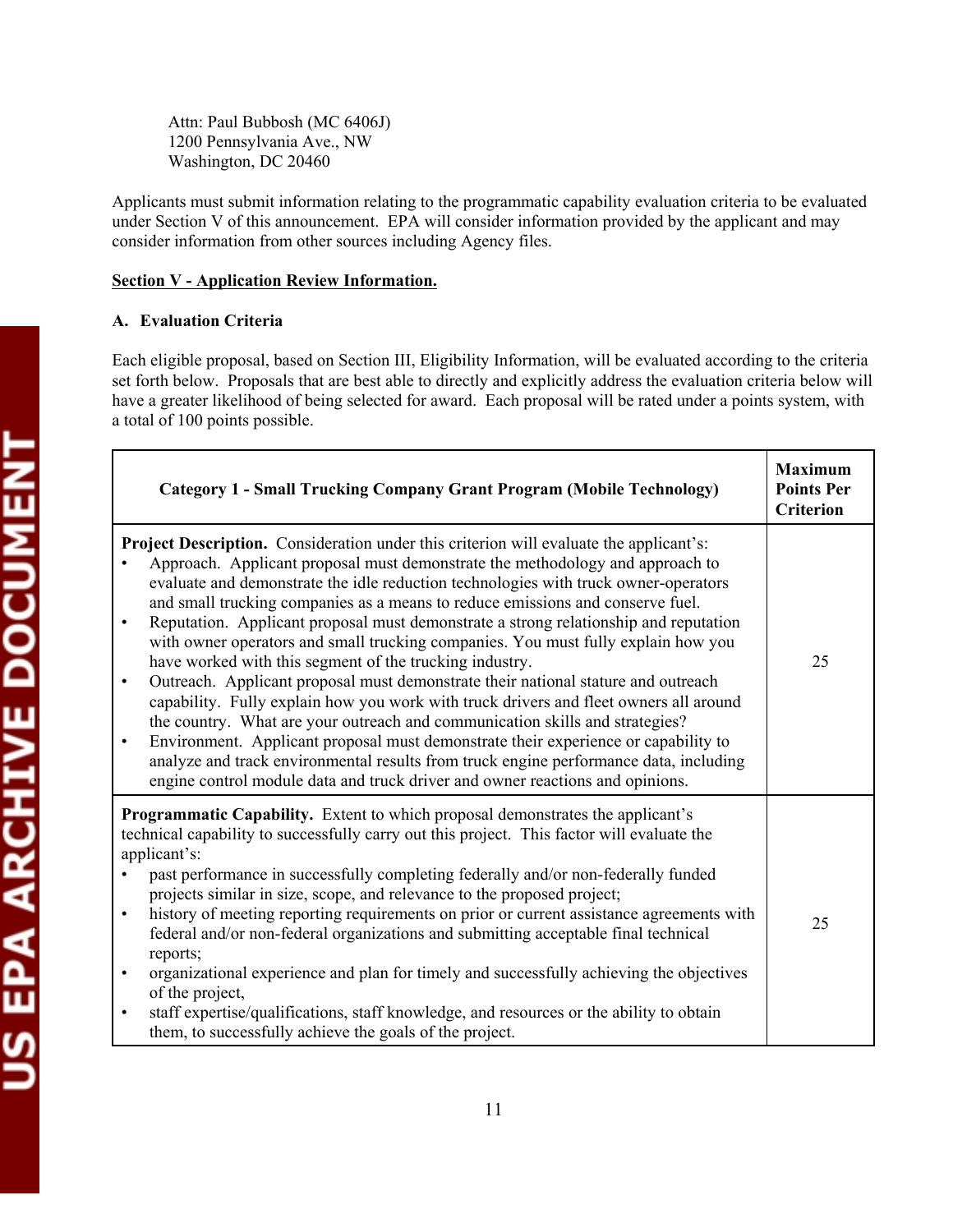| Resources.<br>Budget: Applicant budget proposal must be clearly stated, detailed, and appropriate to<br>achieve the project's objectives.<br>Leveraging: The proposal demonstrates (I) how the applicant will coordinate the use of<br>$\bullet$<br>EPA funding with other Federal and/or non Federal sources of funds to leverage<br>additional resources to carry out the proposed project(s) and/or (ii) that EPA funding<br>will compliment activities relevant to the proposed project(s) carried out by the<br>applicant with other sources of funds or resources. Applicants may use their own funds<br>or other resources for a voluntary match or cost share if the standards at 40 CFR 30.23<br>or 40 CFR 31.24, as applicable, are met. Only eligible and allowable costs may be used<br>for matches or cost shares. Other Federal grants may not be used as matches or cost<br>shares without specific statutory authority (e.g. HUD's Community Development Block<br>Grants. | 25 |
|-------------------------------------------------------------------------------------------------------------------------------------------------------------------------------------------------------------------------------------------------------------------------------------------------------------------------------------------------------------------------------------------------------------------------------------------------------------------------------------------------------------------------------------------------------------------------------------------------------------------------------------------------------------------------------------------------------------------------------------------------------------------------------------------------------------------------------------------------------------------------------------------------------------------------------------------------------------------------------------------|----|
| Technology.<br>Proposal demonstrates how the applicant will evaluate and study commercially available<br>idle reduction technologies.                                                                                                                                                                                                                                                                                                                                                                                                                                                                                                                                                                                                                                                                                                                                                                                                                                                     | 15 |
| <b>Program Integration.</b><br>This factor measures the extent to which the applicant's proposal may be integrated with<br>other initiatives developed, or to be developed, by existing and potential program<br>partners under EPA's SmartWay Transport Program. Trucking fleets which are not<br>EPA program partners may be offered as part of your project proposal. Additional<br>information on the SmartWay Program is available on the internet at:<br>http://www.epa.gov/smartway.                                                                                                                                                                                                                                                                                                                                                                                                                                                                                               | 10 |

| <b>Category 2 - Truck OEM/Fleet/Technology Vendor Grant Program (Mobile</b><br><b>Technology</b> )                                                                                                                                                                                                                                                                                                                                                                                                                                                                                                                                                                                                                                                                                                                                                                                                                                                                                                                                                                                                                                                                                                                                                                                         | <b>Maximum</b><br><b>Points Per</b><br><b>Criterion</b> |
|--------------------------------------------------------------------------------------------------------------------------------------------------------------------------------------------------------------------------------------------------------------------------------------------------------------------------------------------------------------------------------------------------------------------------------------------------------------------------------------------------------------------------------------------------------------------------------------------------------------------------------------------------------------------------------------------------------------------------------------------------------------------------------------------------------------------------------------------------------------------------------------------------------------------------------------------------------------------------------------------------------------------------------------------------------------------------------------------------------------------------------------------------------------------------------------------------------------------------------------------------------------------------------------------|---------------------------------------------------------|
| <b>Project Description.</b> Consideration under this criterion will evaluate the applicant's:<br>Approach. Applicant proposal must demonstrate the methodology and approach to<br>evaluate and demonstrate the idle reduction technology installation package (installation<br>kit and auxiliary power unit) with truck OEMs, truck fleets, and mobile idle reduction<br>technology vendors as a means to reduce emissions and conserve fuel.<br>Reputation. Applicant proposal must demonstrate a strong relationship and reputation<br>with truck OEMs, truck fleets, and mobile idle reduction technology vendors. You must<br>fully explain how you have worked with these segments of the trucking industry.<br>Outreach. Applicant proposal must demonstrate their national stature and outreach<br>capability. Fully explain how you work with truck OEMs, truck fleets, and mobile idle<br>reduction technology vendors all around the country. What are your outreach and<br>communication skills and strategies?<br>Environment. Applicant proposal must demonstrate their experience or capability to<br>analyze and track environmental results from truck engine performance data, including<br>engine control module data and truck driver and owner reactions and opinions. | 25                                                      |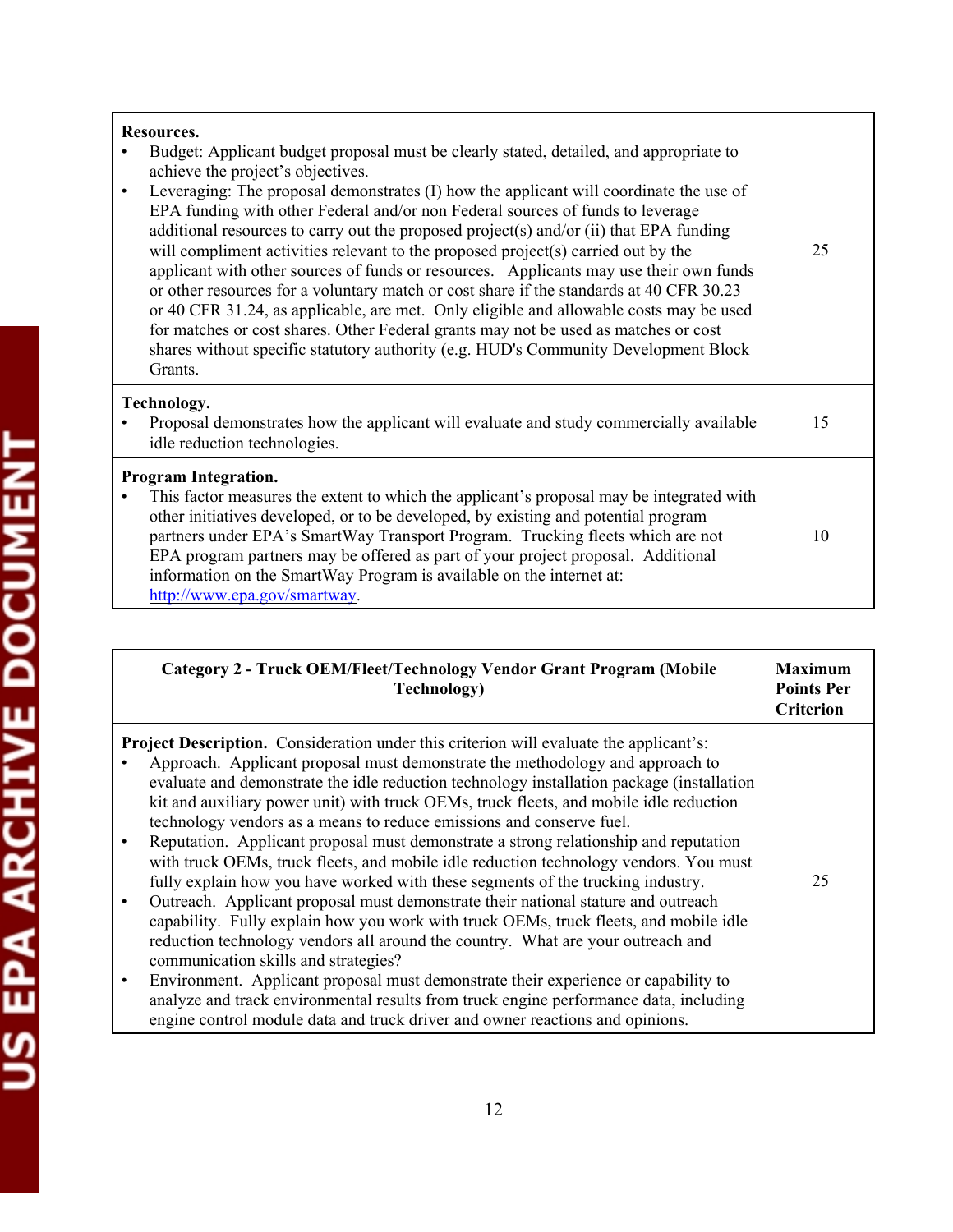| <b>Programmatic Capability.</b> Extent to which proposal demonstrates the applicant's<br>technical capability to successfully carry out this project. This factor will evaluate the<br>applicant's:<br>past performance in successfully completing federally and/or non-federally funded<br>projects similar in size, scope, and relevance to the proposed project;<br>history of meeting reporting requirements on prior or current assistance agreements with<br>$\bullet$<br>federal and/or non-federal organizations and submitting acceptable final technical<br>reports;<br>organizational experience and plan for timely and successfully achieving the objectives<br>$\bullet$<br>of the project,<br>staff expertise/qualifications, staff knowledge, and resources or the ability to obtain<br>$\bullet$<br>them, to successfully achieve the goals of the project.                                                                                                                           | 25 |
|--------------------------------------------------------------------------------------------------------------------------------------------------------------------------------------------------------------------------------------------------------------------------------------------------------------------------------------------------------------------------------------------------------------------------------------------------------------------------------------------------------------------------------------------------------------------------------------------------------------------------------------------------------------------------------------------------------------------------------------------------------------------------------------------------------------------------------------------------------------------------------------------------------------------------------------------------------------------------------------------------------|----|
| Resources.<br>Budget: Applicant budget proposal must be clearly stated, detailed, and appropriate to<br>$\bullet$<br>achieve the project's objectives.<br>Leveraging: The proposal demonstrates (I) how the applicant will coordinate the use of<br>$\bullet$<br>EPA funding with other Federal and/or non Federal sources of funds to leverage<br>additional resources to carry out the proposed project(s) and/or (ii) that EPA funding<br>will compliment activities relevant to the proposed project(s) carried out by the<br>applicant with other sources of funds or resources. Applicants may use their own funds<br>or other resources for a voluntary match or cost share if the standards at 40 CFR 30.23<br>or 40 CFR 31.24, as applicable, are met. Only eligible and allowable costs may be used<br>for matches or cost shares. Other Federal grants may not be used as matches or cost<br>shares without specific statutory authority (e.g. HUD's Community Development Block<br>Grants. | 25 |
| Technology.<br>Proposal demonstrates how the applicant will evaluate and study commercially available<br>idle reduction technologies.                                                                                                                                                                                                                                                                                                                                                                                                                                                                                                                                                                                                                                                                                                                                                                                                                                                                  | 15 |
| <b>Program Integration.</b><br>This factor measures the extent to which the applicant's proposal may be integrated with<br>$\bullet$<br>other initiatives developed, or to be developed, by existing and potential program<br>partners under EPA's SmartWay Transport Program. Trucking fleets which are not<br>EPA program partners may be offered as part of your project proposal. Additional<br>information on the SmartWay Program is available on the internet at:<br>http://www.epa.gov/smartway.                                                                                                                                                                                                                                                                                                                                                                                                                                                                                               | 10 |

| Category 3 - Ports, Borders, Terminals and Truck Stop Grant Program (Stationary<br>Technology) | <b>Maximum</b><br><b>Points Per</b><br><b>Criterion</b> |
|------------------------------------------------------------------------------------------------|---------------------------------------------------------|
|------------------------------------------------------------------------------------------------|---------------------------------------------------------|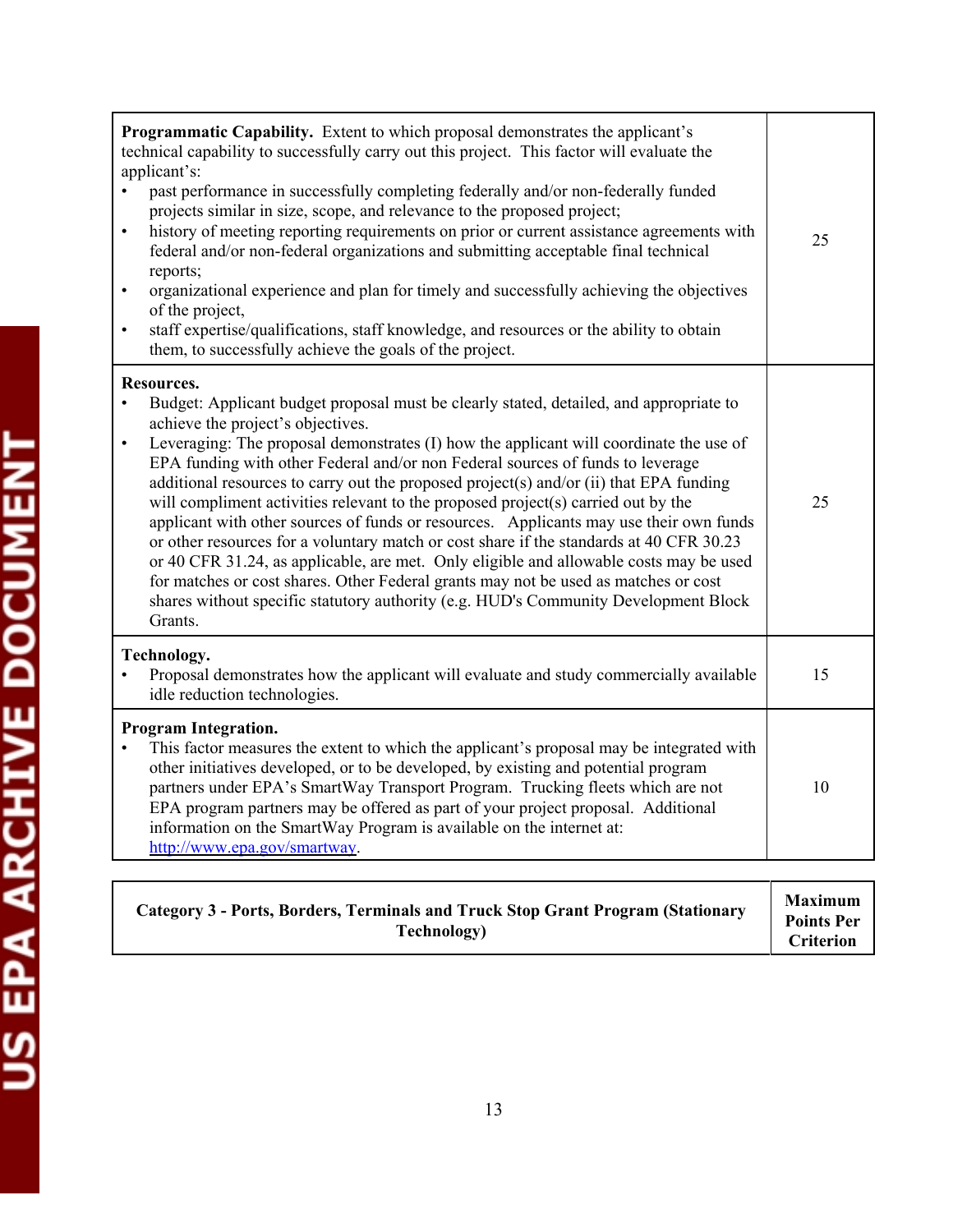| <b>Project Description.</b> Consideration under this criterion will evaluate the applicant's:<br>Approach. Applicant proposal must demonstrate the methodology and approach to<br>evaluate and demonstrate the stationary idle reduction technology at ports, borders, large<br>company terminals; or at truck stops as part of an idle-free corridor design.<br>Reputation. Applicant proposal must demonstrate a strong relationship and reputation<br>$\bullet$<br>with ports, borders, large company terminals, or truck stops, and with the stationary idle<br>reduction technology vendor.<br>Outreach. Applicant proposal must demonstrate their outreach capability. Fully explain<br>$\bullet$<br>how you work with ports, borders, large company terminals, or truck stops. What are<br>your outreach and communication skills and strategies?<br>Environment. Applicant proposal must demonstrate their experience or capability to<br>$\bullet$<br>analyze and track environmental results from the stationary idle reduction technology. | 25 |
|-------------------------------------------------------------------------------------------------------------------------------------------------------------------------------------------------------------------------------------------------------------------------------------------------------------------------------------------------------------------------------------------------------------------------------------------------------------------------------------------------------------------------------------------------------------------------------------------------------------------------------------------------------------------------------------------------------------------------------------------------------------------------------------------------------------------------------------------------------------------------------------------------------------------------------------------------------------------------------------------------------------------------------------------------------|----|
| <b>Programmatic Capability.</b> Extent to which proposal demonstrates the applicant's technical<br>capability to successfully carry out this project. This factor will evaluate the applicant's:<br>past performance in successfully completing federally and/or non-federally funded<br>projects similar in size, scope, and relevance to the proposed project;<br>history of meeting reporting requirements on prior or current assistance agreements with<br>$\bullet$<br>federal and/or non-federal organizations and submitting acceptable final technical<br>reports;<br>organizational experience and plan for timely and successfully achieving the objectives<br>$\bullet$<br>of the project,<br>staff expertise/qualifications, staff knowledge, and resources or the ability to obtain<br>$\bullet$<br>them, to successfully achieve the goals of the project                                                                                                                                                                              | 25 |
| Resources.<br>Budget: Applicant budget proposal should be clearly stated, detailed, and appropriate to<br>$\bullet$<br>achieve the project's objectives.<br>Leveraging: The proposal demonstrates (I) how the applicant will coordinate the use of<br>$\bullet$<br>EPA funding with other Federal and/or non Federal sources of funds to leverage<br>additional resources to carry out the proposed project(s) and/or (ii) that EPA funding will<br>compliment activities relevant to the proposed project(s) carried out by the applicant<br>with other sources of funds or resources. Applicants may use their own funds or other<br>resources for a voluntary match or cost share if the standards at 40 CFR 30.23 or 40 CFR<br>31.24, as applicable, are met. Only eligible and allowable costs may be used for matches<br>or cost shares. Other Federal grants may not be used as matches or cost shares without<br>specific statutory authority (e.g. HUD's Community Development Block Grants.                                                 | 25 |
| Technology.<br>Proposal demonstrates how the applicant will evaluate and study "Advanced Truck Stop<br>Electrification."                                                                                                                                                                                                                                                                                                                                                                                                                                                                                                                                                                                                                                                                                                                                                                                                                                                                                                                              | 15 |
| <b>Program Integration.</b><br>This factor measures the extent to which the applicant's proposal may be integrated with<br>other initiatives developed, or to be developed, by existing and potential program<br>partners under EPA's SmartWay Transport Program. Trucking fleets, or an interstate<br>corridor which are not EPA program partners may be offered as part of your project<br>proposal. Additional information on the SmartWay Program is available on the internet<br>at: http://www.epa.gov/smartway.                                                                                                                                                                                                                                                                                                                                                                                                                                                                                                                                | 10 |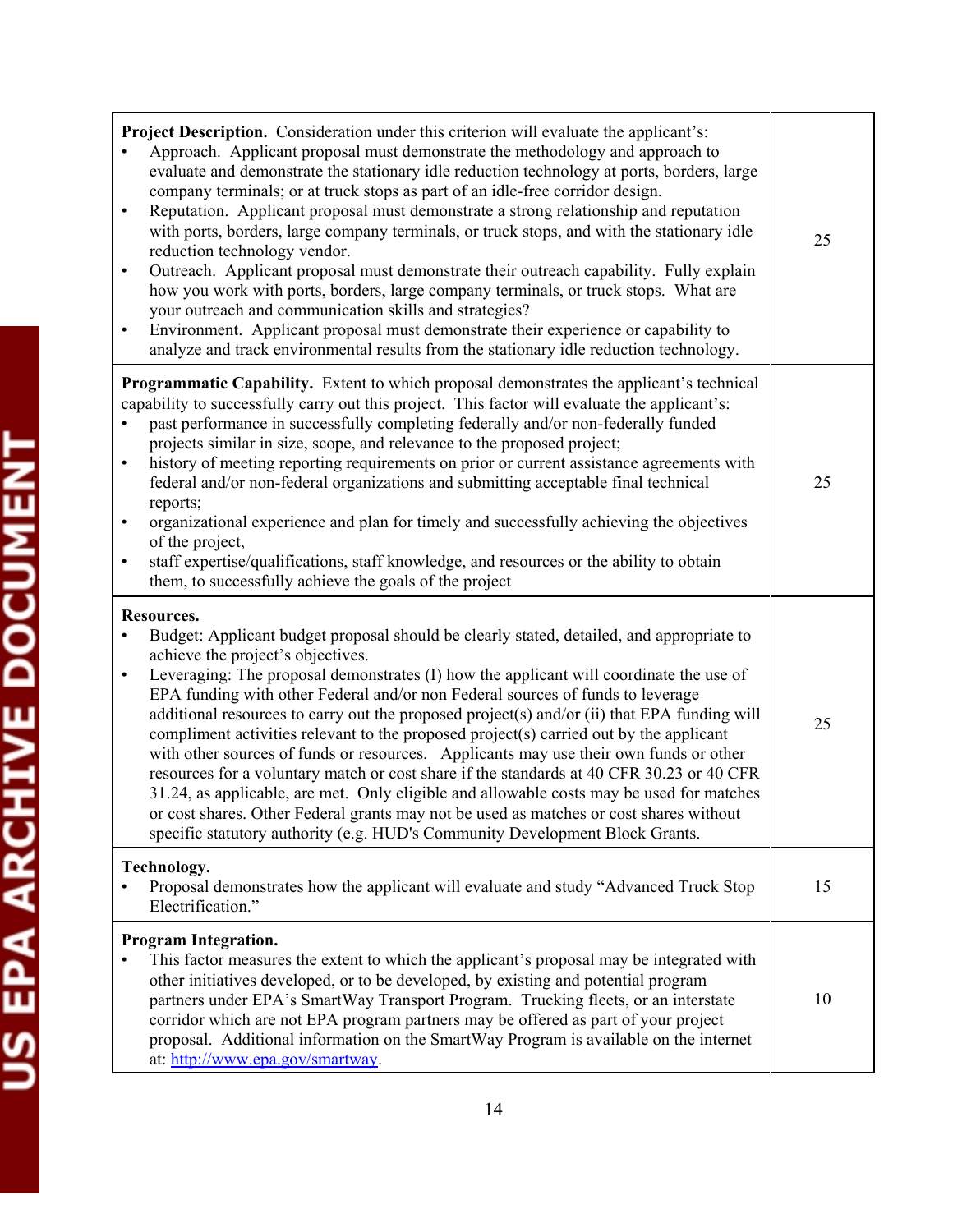### **B. Other Factors.**

EPA reserves the right to make award decisions based on factors that help ensure geographic equity and demonstration of a variety of technical approaches.

## **C. Review and Selection Process.**

Each application will be evaluated by a team chosen to address the range of activities associated with idle reduction efforts, the trucking industry, and air quality matters. The Evaluation Team will base its evaluation solely on the selection criteria disclosed in this notice *(see Section V(A), Evaluation Criteria)*.

Completed evaluations will be referred to a Selection Committee that is responsible for further consideration and final selection. The highest numerically-ranked proposal(s) (subject to the quality of proposals, availability of funds, and consideration of *Section V(B), Other Factors*) will be recommended for award.

## **Section VI - Award Administration Information.**

## **A. Award Notices.**

Following final selections, all applicants will be notified regarding their application's status.

- 1. EPA anticipates notification to *successful* applicant(s) will be made via telephone, electronic or postal mail by July 20, 2005. This notification, which advises that the applicant's proposal has been selected and is being recommended for award, is not an authorization to begin performance. The award notice signed by the EPA grants officer is the authorizing document and will be provided through postal mail. At a minimum, this process can take up to 90 days from the date of selection.
- 2. EPA anticipates notification to *unsuccessful* applicant(s) will be made via electronic or postal mail by July 20, 2005. In either event, the notification will be sent to the original signer of the application.

# **B. Administrative and National Policy Requirements.**

- 1. A listing and description of general EPA Regulations applicable to the award of assistance agreements may be viewed at: [http://www.epa.gov/ogd/AppKit/applicable\\_epa\\_regulations\\_and\\_description.htm.](http://www.epa.gov/ogd/AppKit/applicable_epa_regulations_and_description.htm)
- 2. Executive Order 12372, Intergovernmental Review of Federal Programs may be applicable to awards, resulting from this announcement. Applicants *selected* for funding may be required to provide a copy of their proposal to their [State Point of Contact](http://www.whitehouse.gov/omb/grants/spoc.html) (SPOC) for review, pursuant to Executive Order 12372, Intergovernmental Review of Federal Programs. This review is not required with the Initial Proposal and not all states require such a review.
- 3. All applicants are required to provide a Dun and Bradstreet (D&B) Data Universal Numbering System (DUNS) number when applying for a Federal grant or cooperative agreement. Applicants can receive a DUNS number, at no cost, by calling the dedicated toll-free DUNS Number request line at 1-866-705- 5711, or visiting the D&B website at: [http://www.dnb.com.](http://www.dnb.com/us/)